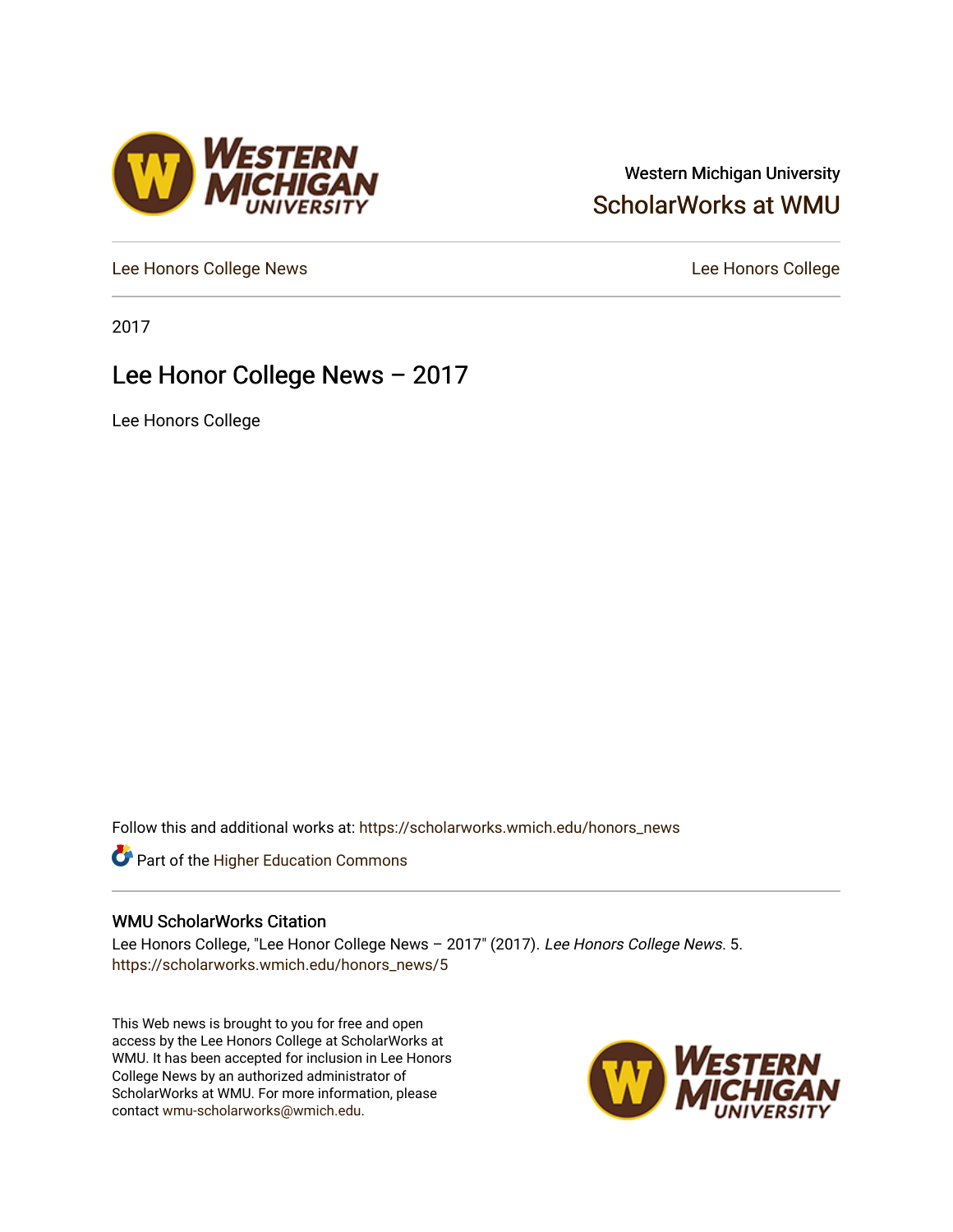Congratulations to Jill Puckett and Nathan LaWarre on being named University Innovation Fellows by Stanford University! <http://wmich.edu/news/2017/03/38475> MARCH 1, 2017

# **Stanford names two WMU students as University Innovation Fellows**

contact: Mark Schwerin March 1, 2017 | WMU News

KALAMAZOO, Mich.—Two Western Michigan University students are among 224 nationally and internationally named University Innovation Fellows, a global program run by Stanford University that empowers student leaders to increase campus engagement with innovation, entrepreneurship, creativity and design thinking.

**Jill Puckett**, a student majoring in advertising and promotion, with minors in general business and gender and women's studies, is from Marshall, while **Nathan LaWarre**, a student majoring in electrical engineering with a minor in environmental studies and sustainability, is from Saranac. They have just completed training to join the program.



*Spring 2017 University Innovation Fellows*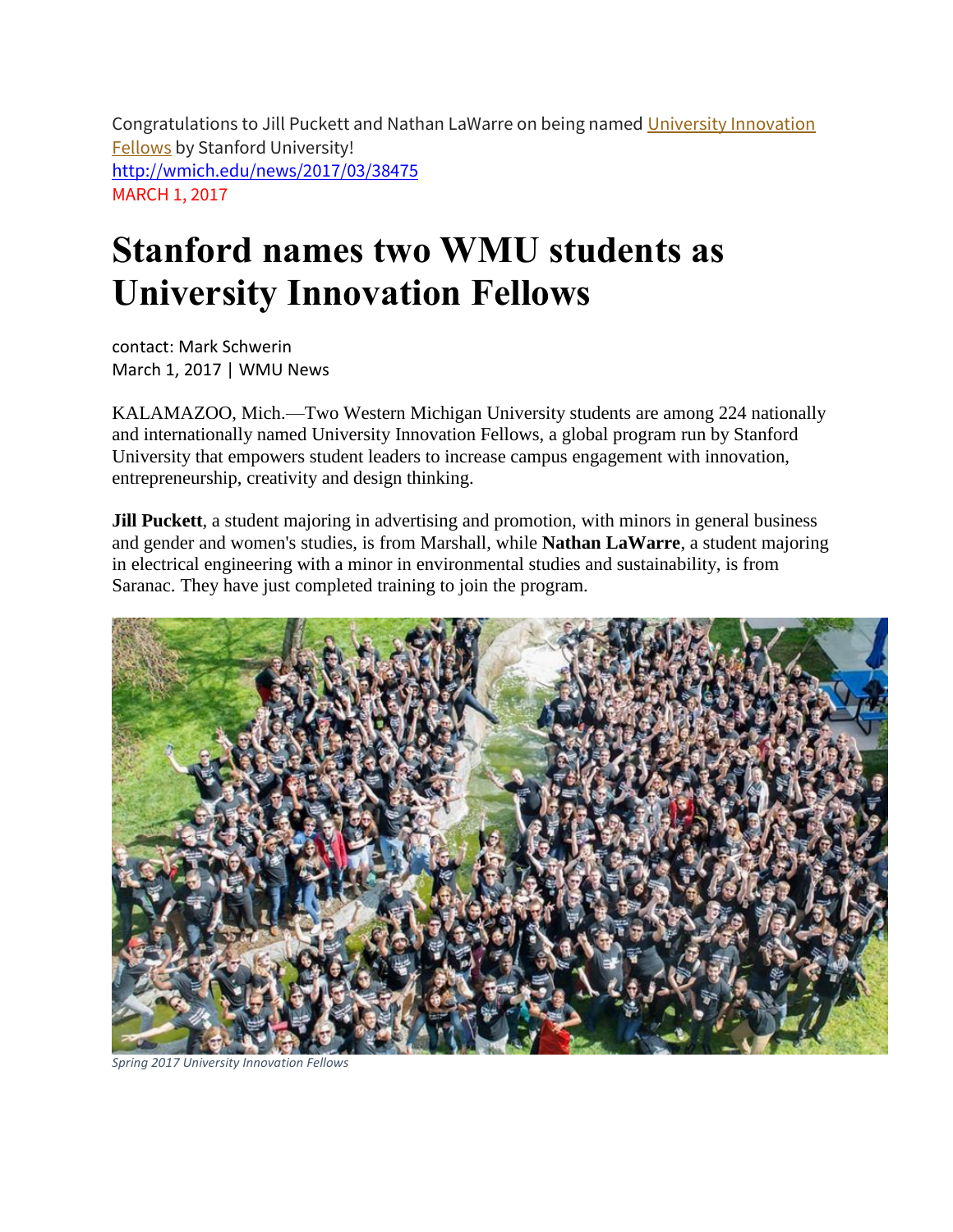# **Empowering students**

Students chosen for the program, which is run by Stanford University's Hasso Plattner Institute of Design, represent 58 higher education institutions in seven countries. The program empowers students to become agents of change at their schools. Fellows work to ensure that their peers gain the knowledge, skills and attitudes required to compete in the economy of the future and make a positive impact on the world.

Fellows advocate for lasting institutional change and create opportunities for students to engage with innovation, entrepreneurship, design thinking and creativity. They design innovation spaces, start entrepreneurship organizations, host experiential learning events and work with faculty to develop new courses.

Puckett hopes to better connect students from different areas in interdisciplinary projects and research.

"I believe that to truly foster innovation and entrepreneurship on campus, we need to have students from all areas working and learning together," Puckett says. "So far, working with Nathan and other students through the Innovation Club, I have learned so much from students outside my major. Because of this experience, I think differently, with more creativity, because I see things from a different perspective."

LaWarre also credits the Innovation Club and other opportunities for entrepreneurship on the WMU campus, including Starting Gate, student project labs at the College of Engineering and Applied Sciences, WMU's entrepreneurship minor and student research grants.

"I am looking forward to the road ahead of me," LaWarre says. "Learning doesn't stop at the ending of our UIF training. Hopefully, we will be able to make an impact on WMU's campus and fuel the entrepreneurial spirit."

### **LaWarre**

LaWarre, an active member of the Sunseeker solar race car team at WMU, works as a tutor at Kalamazoo high schools and as an intern with an architectural engineering firm. He hopes to one day work in the renewable energy field, researching and creating more efficient sources of energy.



# **Puckett** *Warre and Puckett*